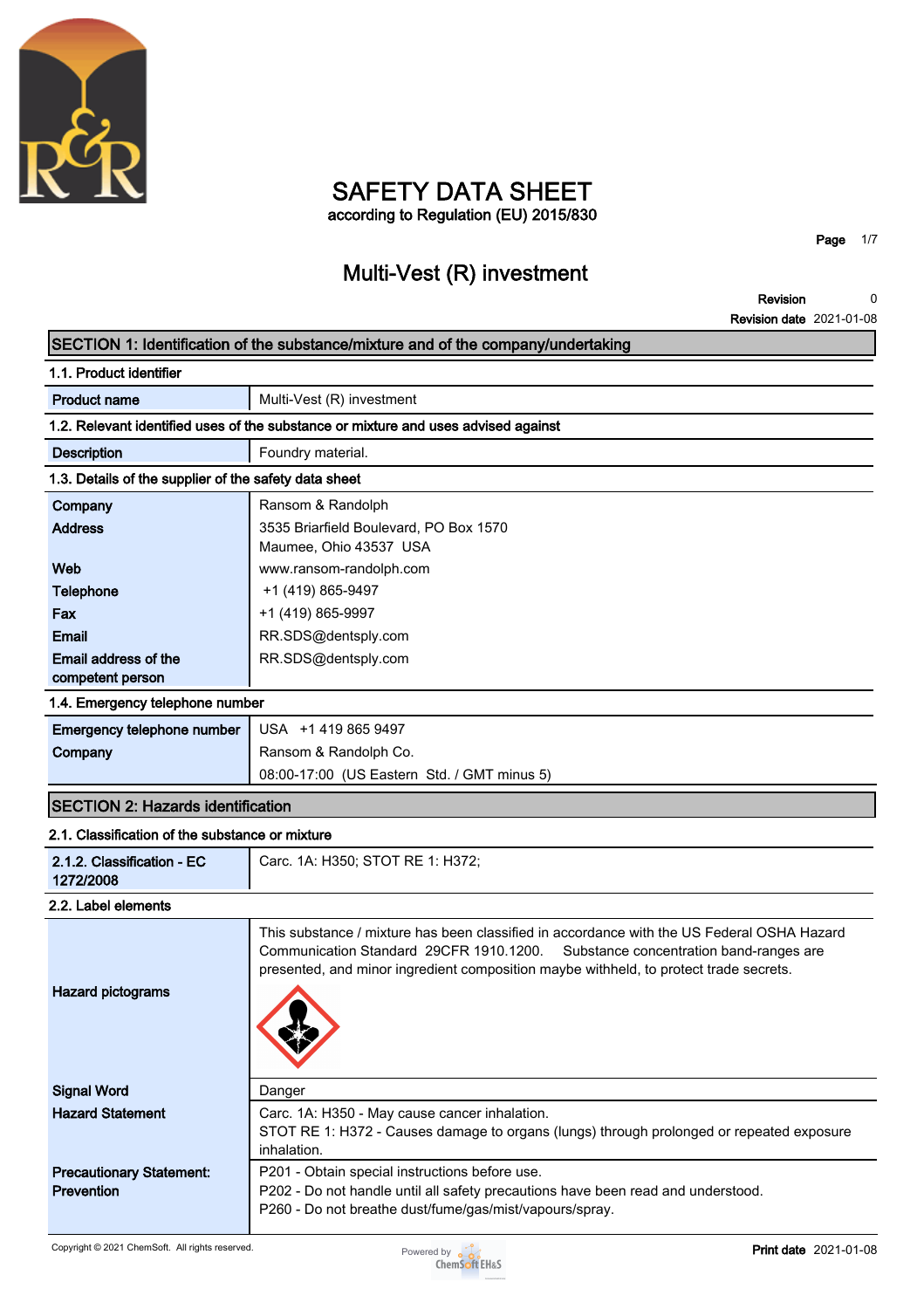| 2.2. Label elements                                |                                                                                                                                                                                                                                                                           |
|----------------------------------------------------|---------------------------------------------------------------------------------------------------------------------------------------------------------------------------------------------------------------------------------------------------------------------------|
|                                                    | P264 - Wash (hands) thoroughly after handling.<br>P270 - Do no eat, drink or smoke when using this product.<br>P280 - Wear protective gloves/protective clothing/eye protection/face protection.<br>P285 - In case of inadequate ventilation wear respiratory protection. |
| <b>Precautionary Statement:</b><br>Response        | P308+P313 - IF exposed or concerned: Get medical advice/attention.<br>P314 - Get medical advice/attention if you feel unwell.                                                                                                                                             |
| <b>Precautionary Statement:</b><br><b>Storage</b>  | P405 - Store locked up.                                                                                                                                                                                                                                                   |
| <b>Precautionary Statement:</b><br><b>Disposal</b> | P501 - Dispose of contents/container to local and national regulations                                                                                                                                                                                                    |
| 2.3. Other hazards                                 |                                                                                                                                                                                                                                                                           |
| Other hazards                                      | Product contains respirable crystalline silica (RCS).                                                                                                                                                                                                                     |
| <b>Further information</b>                         |                                                                                                                                                                                                                                                                           |
|                                                    | Not applicable. PBT and vPvB assessment.                                                                                                                                                                                                                                  |
|                                                    |                                                                                                                                                                                                                                                                           |

#### **SECTION 3: Composition/information on ingredients**

#### **3.2. Mixtures**

#### **EC 1272/2008**

| <b>Chemical Name</b>                       | Index No. | CAS No.    | EC No.    | <b>REACH Registration</b><br><b>Number</b> | Conc.<br>$($ %w/w $)$ | Classification                               |
|--------------------------------------------|-----------|------------|-----------|--------------------------------------------|-----------------------|----------------------------------------------|
| quartz (conc. $>1.0\%$ )                   |           | 14808-60-7 | 238-878-4 |                                            |                       | 50 - 60% Carc. 1A: H350; STOT RE 1:<br>H372: |
| silica (cristobalite conc. $\ge$ /= 1.0 %) |           | 14464-46-1 | 238-455-4 |                                            |                       | 20 - 30% Carc. 1A: H350; STOT RE 1:<br>H372: |
| Mono ammonium phosphate                    |           | 7722-76-1  | 231-764-5 |                                            | $1 - 10%$             |                                              |
| Magnesium Oxide                            |           | 01309-48-4 | 215-171-9 |                                            | $1 - 10%$             |                                              |

#### **Further information**

**Full text for all Risk Phrases mentioned in this section are displayed in Section 16.**

#### **SECTION 4: First aid measures**

#### **4.1. Description of first aid measures**

| Inhalation                      | Move the exposed person to fresh air.                                           |
|---------------------------------|---------------------------------------------------------------------------------|
| Eye contact                     | Rinse immediately with plenty of water for 15 minutes holding the eyelids open. |
| <b>Skin contact</b>             | Wash with soap and water.                                                       |
| Ingestion                       | Drink 1 to 2 glasses of water. DO NOT INDUCE VOMITING.                          |
|                                 | 4.2. Most important symptoms and effects, both acute and delayed                |
| Inhalation                      | May cause irritation to respiratory system.                                     |
| Eye contact                     | May cause irritation to eyes.                                                   |
| <b>Skin contact</b>             | May cause irritation to skin.                                                   |
| Ingestion                       | May cause irritation to mucous membranes.                                       |
|                                 | 4.3. Indication of any immediate medical attention and special treatment needed |
| Inhalation                      | Seek medical attention if irritation or symptoms persist.                       |
| Eye contact                     | Seek medical attention if irritation or symptoms persist.                       |
| <b>Skin contact</b>             | Seek medical attention if irritation or symptoms persist.                       |
| Ingestion                       | Seek medical attention if irritation or symptoms persist.                       |
| RECTION E: Eirofiabting moonumo |                                                                                 |

#### **SECTION 5: Firefighting measures**



a l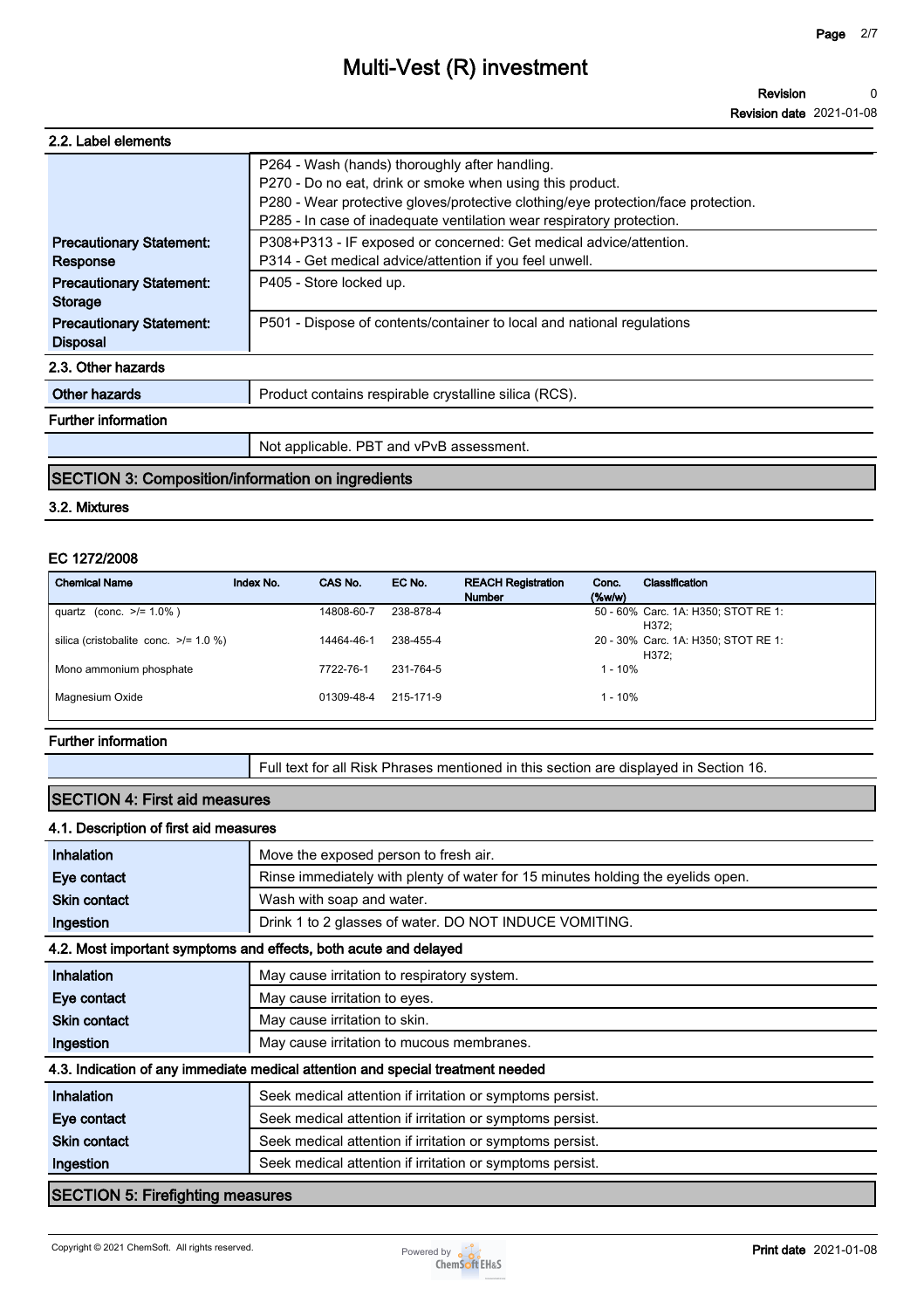**Revision Revision date 2021-01-08 0**

| 5.1. Extinguishing media                                          |                                                                                                                                                                                             |
|-------------------------------------------------------------------|---------------------------------------------------------------------------------------------------------------------------------------------------------------------------------------------|
|                                                                   | Use extinguishing media appropriate to the surrounding fire conditions.                                                                                                                     |
| 5.2. Special hazards arising from the substance or mixture        |                                                                                                                                                                                             |
|                                                                   | Burning produces irritating, toxic and obnoxious fumes.                                                                                                                                     |
| 5.3. Advice for firefighters                                      |                                                                                                                                                                                             |
|                                                                   | Self-contained breathing apparatus. Wear suitable protective clothing.                                                                                                                      |
| <b>SECTION 6: Accidental release measures</b>                     |                                                                                                                                                                                             |
|                                                                   | 6.1. Personal precautions, protective equipment and emergency procedures                                                                                                                    |
|                                                                   | Avoid raising dust.                                                                                                                                                                         |
| 6.2. Environmental precautions                                    |                                                                                                                                                                                             |
|                                                                   | Use appropriate container to avoid environmental contamination.                                                                                                                             |
| 6.3. Methods and material for containment and cleaning up         |                                                                                                                                                                                             |
|                                                                   | Avoid raising dust. Clean the area using a vacuum cleaner. Transfer to suitable, labelled<br>containers for disposal.                                                                       |
| 6.4. Reference to other sections                                  |                                                                                                                                                                                             |
|                                                                   | See section [2, 8 & 13] for further information.                                                                                                                                            |
| <b>SECTION 7: Handling and storage</b>                            |                                                                                                                                                                                             |
| 7.1. Precautions for safe handling                                |                                                                                                                                                                                             |
|                                                                   | Avoid formation of dust. Ensure adequate ventilation of the working area. <. OEL: Occupational<br>exposure limit. In case of insufficient ventilation, wear suitable respiratory equipment. |
|                                                                   | Do not eat, drink or smoke in areas where this product is used or stored. Wash hands after<br>handling the product.                                                                         |
| 7.2. Conditions for safe storage, including any incompatibilities |                                                                                                                                                                                             |
|                                                                   | Keep containers tightly closed.                                                                                                                                                             |
| 7.3. Specific end use(s)                                          |                                                                                                                                                                                             |
|                                                                   | Foundry material.                                                                                                                                                                           |
| <b>SECTION 8: Exposure controls/personal protection</b>           |                                                                                                                                                                                             |
| 8.1. Control parameters                                           |                                                                                                                                                                                             |
|                                                                   | all respirable crystalline silica - sum of all types - quartz + cristobalite TWA PEL OSHA (respirable<br>fraction) 0.050 mg/m3<br>Action Level OSHA (respirable fraction) 0.025 mg/m3.      |
|                                                                   | Exposure limits - Monoammonium phosphate -<br>5 mg/m3 TWA OSHA PEL (respirable fraction)<br>15 mg/m3 TWA OSHA PEL (total dust).                                                             |
|                                                                   | exposure llimits magnesium oxide - 10 mg/m3 TWA ACGIH (inhalable), 15 mg/m3 TWA OSHA<br>PEL (total particulate as fume).                                                                    |
| 8.2. Exposure controls                                            |                                                                                                                                                                                             |
| 8.2.1. Appropriate engineering<br>controls                        | Ensure adequate ventilation of the working area. <. OEL: Occupational exposure limit.                                                                                                       |
| 8.2.2. Individual protection<br>measures                          | Wear:. Protective clothing. applicable international Standards are. EN13982, ANSI 103 or =.                                                                                                 |
| Eye / face protection                                             | Avoid contact with eyes. Wear:. Approved safety goggles. safety glasses with side-shields.<br>applicable international Standards are. EN166, ANSI Z87.1 or =.                               |

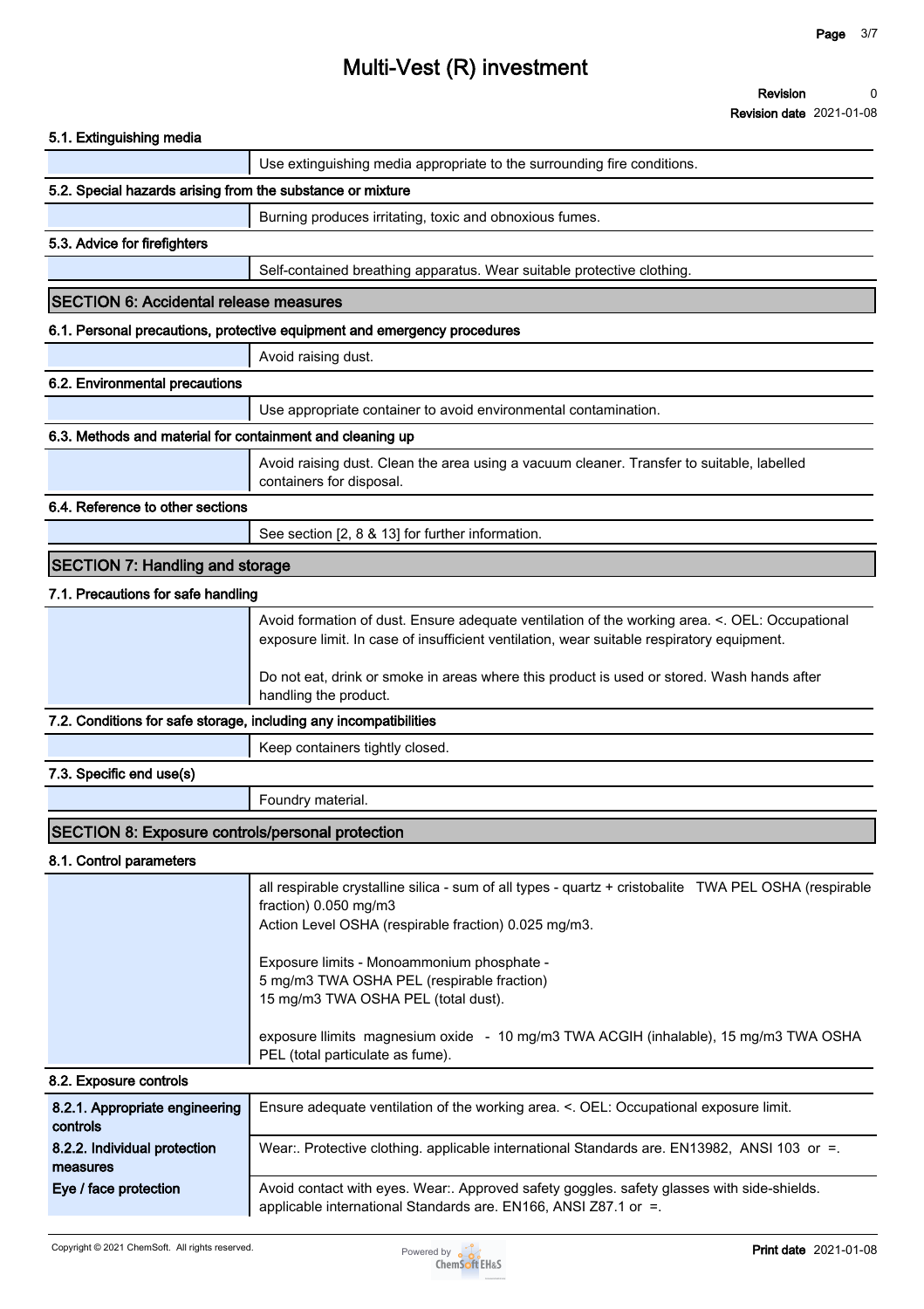| 8.2. Exposure controls                    |                                                                                                                                                                                                                                                                    |
|-------------------------------------------|--------------------------------------------------------------------------------------------------------------------------------------------------------------------------------------------------------------------------------------------------------------------|
| Skin protection -<br>Handprotection       | Avoid contact with skin. Wear suitable gloves. applicable international Standards are. EN374,<br>ASTM F1001 or $=$ .                                                                                                                                               |
| <b>Respiratory protection</b>             | Exposure above the recommended occupational exposure limit (OEL) may cause adverse health<br>effects.<br>After selection by a Qualified person. Wear: Suitable respiratory equipment. applicable<br>international Standards are. EN140, EN143, ASTM F2704-10 or =. |
| 8.2.3. Environmental exposure<br>controls | Use appropriate container to avoid environmental contamination.                                                                                                                                                                                                    |

#### **9.1. Information on basic physical and chemical properties**

| Appearance   Powder                            |                                               |
|------------------------------------------------|-----------------------------------------------|
| Colour Pink                                    |                                               |
|                                                | <b>Odour</b>   Odourless                      |
|                                                | $pH$ 6 - 8                                    |
| Melting point $\approx 1710$ °C                |                                               |
|                                                | Freezing Point   Not applicable.              |
| Initial boiling point   Not applicable.        |                                               |
|                                                | Flash point   Not applicable.                 |
|                                                | <b>Evaporation rate</b> No data available     |
| Vapour pressure   Not applicable.              |                                               |
|                                                | Vapour density   Not applicable.              |
|                                                | <b>Relative density</b> 3 (H2O = 1 $@$ 20 °C) |
|                                                | Fat Solubility   Not applicable.              |
| <b>Partition coefficient</b> No data available |                                               |
| Autoignition temperature Not applicable.       |                                               |
|                                                | Viscosity   No data available                 |
| Oxidising properties Not applicable.           |                                               |
|                                                | <b>Solubility</b> Insoluble in water          |

#### **9.2. Other information**

|                                       | <b>Conductivity</b> No data available |
|---------------------------------------|---------------------------------------|
|                                       | Surface tension   No data available   |
|                                       | Gas group Not applicable.             |
| Benzene Content Not applicable.       |                                       |
|                                       | Lead content Not applicable.          |
| VOC (Volatile organic Not applicable. |                                       |
|                                       |                                       |

### **SECTION 10: Stability and reactivity**

| 10.1. Reactivity                         |                                 |  |  |
|------------------------------------------|---------------------------------|--|--|
|                                          | Not applicable.                 |  |  |
| 10.2. Chemical stability                 |                                 |  |  |
|                                          | Stable under normal conditions. |  |  |
| 10.3. Possibility of hazardous reactions |                                 |  |  |
|                                          | No Significant Hazard.          |  |  |
| 10.4. Conditions to avoid                |                                 |  |  |
|                                          | Moisture.                       |  |  |
| 10.5. Incompatible materials             |                                 |  |  |

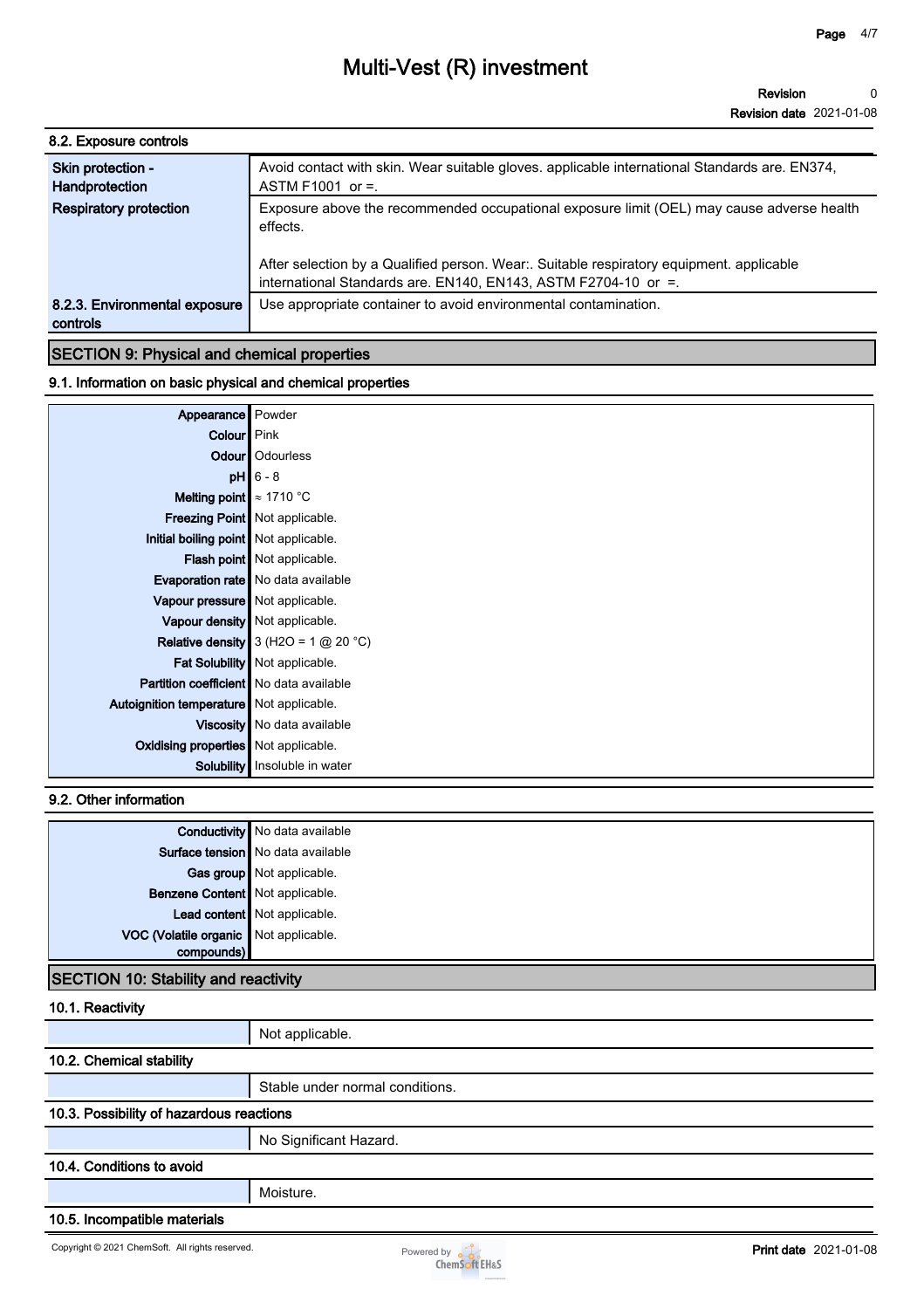**10.5. Incompatible materials**

#### **No Significant Hazard.**

#### **10.6. Hazardous decomposition products**

**Hazardous Decomposition Products (silica): Crystalline silica will dissolve in hydrofluoric acid and produce silicone tetrafluoride. Reaction with water or acids generates heat.**

### **SECTION 11: Toxicological information**

| 11.1. Information on toxicological effects |                                                                                                                                                                                                                                                                                                                                                                                                                                                                                                                                                                                                                                                                                                                                                                                                                                                                                                                                                                                                                                                                                                                                                                                                                                                                                                                                          |
|--------------------------------------------|------------------------------------------------------------------------------------------------------------------------------------------------------------------------------------------------------------------------------------------------------------------------------------------------------------------------------------------------------------------------------------------------------------------------------------------------------------------------------------------------------------------------------------------------------------------------------------------------------------------------------------------------------------------------------------------------------------------------------------------------------------------------------------------------------------------------------------------------------------------------------------------------------------------------------------------------------------------------------------------------------------------------------------------------------------------------------------------------------------------------------------------------------------------------------------------------------------------------------------------------------------------------------------------------------------------------------------------|
| <b>Acute toxicity</b>                      | Based on available data, the classification criteria are not met.                                                                                                                                                                                                                                                                                                                                                                                                                                                                                                                                                                                                                                                                                                                                                                                                                                                                                                                                                                                                                                                                                                                                                                                                                                                                        |
| Skin corrosion/irritation                  | Prolonged or repeated exposure may cause irritation to skin and mucous membranes.                                                                                                                                                                                                                                                                                                                                                                                                                                                                                                                                                                                                                                                                                                                                                                                                                                                                                                                                                                                                                                                                                                                                                                                                                                                        |
| Serious eye damage/irritation              | No irritation expected.                                                                                                                                                                                                                                                                                                                                                                                                                                                                                                                                                                                                                                                                                                                                                                                                                                                                                                                                                                                                                                                                                                                                                                                                                                                                                                                  |
| Respiratory or skin<br>sensitisation       | No sensitizaton effects reported.                                                                                                                                                                                                                                                                                                                                                                                                                                                                                                                                                                                                                                                                                                                                                                                                                                                                                                                                                                                                                                                                                                                                                                                                                                                                                                        |
| Germ cell mutagenicity                     | No mutagenic effects reported.                                                                                                                                                                                                                                                                                                                                                                                                                                                                                                                                                                                                                                                                                                                                                                                                                                                                                                                                                                                                                                                                                                                                                                                                                                                                                                           |
| Carcinogenicity                            | Known Human Carcinogens (Category 1).                                                                                                                                                                                                                                                                                                                                                                                                                                                                                                                                                                                                                                                                                                                                                                                                                                                                                                                                                                                                                                                                                                                                                                                                                                                                                                    |
| <b>Reproductive toxicity</b>               | No observed effect level. No observed effect concentration.                                                                                                                                                                                                                                                                                                                                                                                                                                                                                                                                                                                                                                                                                                                                                                                                                                                                                                                                                                                                                                                                                                                                                                                                                                                                              |
| STOT-single exposure                       | No known adverse health effects.                                                                                                                                                                                                                                                                                                                                                                                                                                                                                                                                                                                                                                                                                                                                                                                                                                                                                                                                                                                                                                                                                                                                                                                                                                                                                                         |
| STOT-repeated exposure                     | Chronic effects<br>Prolonged inhalation of respirable crystalline silica<br>In 1997, the International Agency for Research on Cancer (IARC) concluded that crystalline silica<br>inhaled from occupational sources can cause lung cancer in humans. However it pointed out that<br>not all industrial circumstances, nor all crystalline silica types, were to be incriminated. (IARC<br>Monographs on the evaluation of the carcinogenic risks of chemicals to humans, Silica, silicates<br>dust and organic fibers, 1997, Vol. 68, IARC, Lyon, France). In June 2003, the European<br>Commission's Scientific Committee for Occupational Exposure Limits (SCOEL) concluded:<br>"that the main effect in humans of the inhalation of respirable crystalline silica is silicosis. There is<br>sufficient information to conclude that the relative lung cancer risk is increased in persons with<br>silicosis (and apparently, not in employees without silicosis exposed to silica dust in quarries and<br>in the ceramic industry). Therefore, preventing the onset of silicosis will also reduce the cancer<br>risk. Since a clear threshold for silicosis development cannot be identified, any reduction of<br>exposure will reduce the risk of silicosis."<br>(SCOEL SUM Doc 94-final on respirable crystalline silica, June 2003) |
|                                            | There is a body of evidence supporting the fact that increased cancer risk would be limited to<br>people already suffering from silicosis. Worker protection against silicosis should be assured by<br>respecting the existing regulatory occupational exposure limits and implementing additional risk<br>management measures where required (see Section 16).                                                                                                                                                                                                                                                                                                                                                                                                                                                                                                                                                                                                                                                                                                                                                                                                                                                                                                                                                                          |
| <b>Aspiration hazard</b>                   | No Significant Hazard.                                                                                                                                                                                                                                                                                                                                                                                                                                                                                                                                                                                                                                                                                                                                                                                                                                                                                                                                                                                                                                                                                                                                                                                                                                                                                                                   |
| Repeated or prolonged<br>exposure          | Inhalation may cause coughing, tightness of the chest and irritation of the respiratory system.                                                                                                                                                                                                                                                                                                                                                                                                                                                                                                                                                                                                                                                                                                                                                                                                                                                                                                                                                                                                                                                                                                                                                                                                                                          |
| <b>SECTION 12: Ecological information</b>  |                                                                                                                                                                                                                                                                                                                                                                                                                                                                                                                                                                                                                                                                                                                                                                                                                                                                                                                                                                                                                                                                                                                                                                                                                                                                                                                                          |
|                                            |                                                                                                                                                                                                                                                                                                                                                                                                                                                                                                                                                                                                                                                                                                                                                                                                                                                                                                                                                                                                                                                                                                                                                                                                                                                                                                                                          |

#### **12.2. Persistence and degradability**

**No data is available on this product.**

#### **12.3. Bioaccumulative potential**

**Does not bioaccumulate.**

#### **Partition coefficient**

**Multi-Vest (R) investment No data available**

#### **12.4. Mobility in soil**

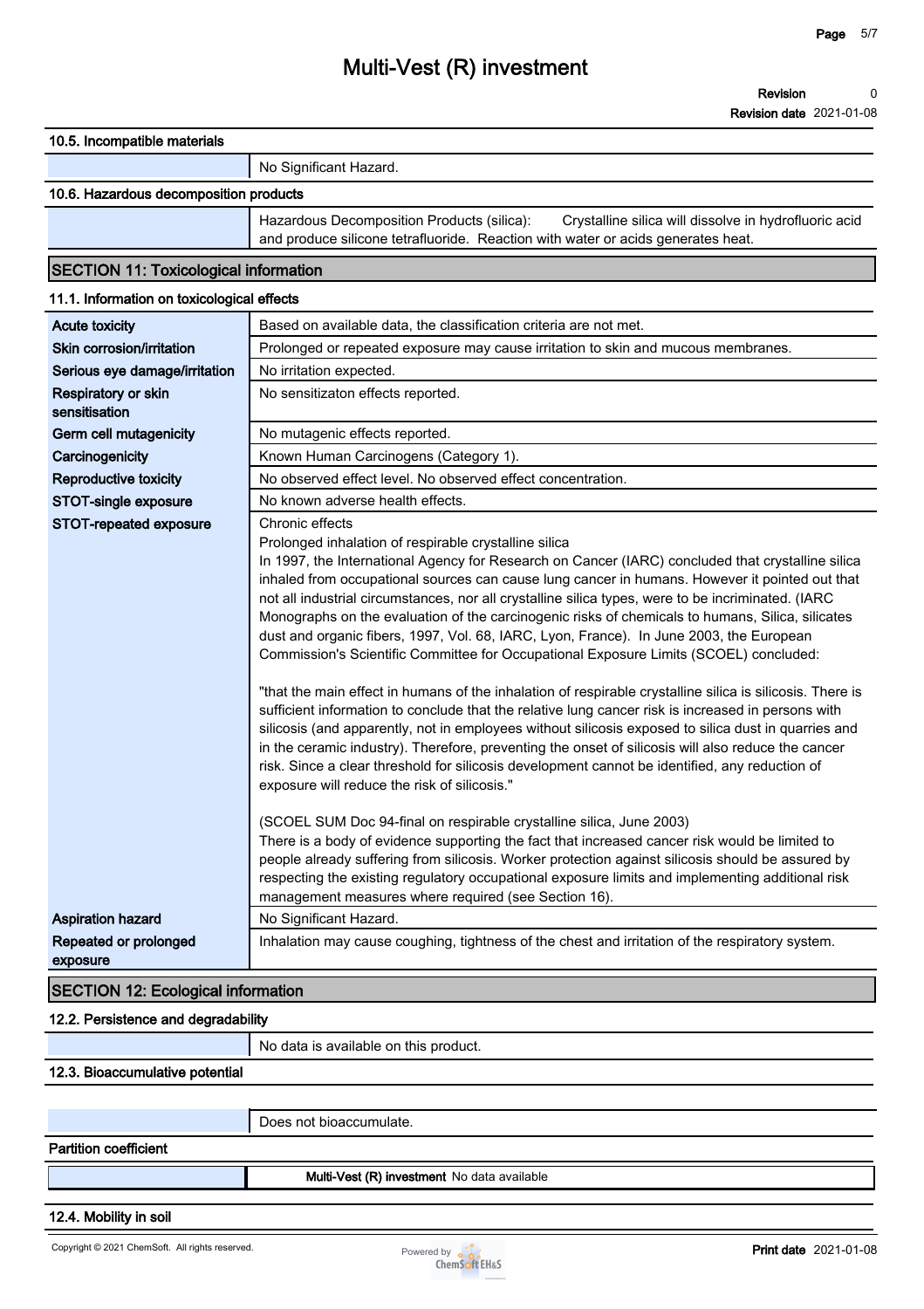|                                            | ר סיוטוטוו שפוס בטבו־טו־טכ                                                                                                                                                                                                                                                 |
|--------------------------------------------|----------------------------------------------------------------------------------------------------------------------------------------------------------------------------------------------------------------------------------------------------------------------------|
| 12.4. Mobility in soil                     |                                                                                                                                                                                                                                                                            |
|                                            | Not determined.                                                                                                                                                                                                                                                            |
| 12.5. Results of PBT and vPvB assessment   |                                                                                                                                                                                                                                                                            |
|                                            | Not determined.                                                                                                                                                                                                                                                            |
| 12.6. Other adverse effects                |                                                                                                                                                                                                                                                                            |
|                                            | Not applicable.                                                                                                                                                                                                                                                            |
| <b>SECTION 13: Disposal considerations</b> |                                                                                                                                                                                                                                                                            |
| 13.1. Waste treatment methods              |                                                                                                                                                                                                                                                                            |
|                                            | Dispose of in compliance with all. local and national regulations.                                                                                                                                                                                                         |
| <b>Disposal methods</b>                    |                                                                                                                                                                                                                                                                            |
|                                            | Contact a licensed waste disposal company.                                                                                                                                                                                                                                 |
| Disposal of packaging                      |                                                                                                                                                                                                                                                                            |
|                                            | Empty containers can be sent for disposal or recycling.                                                                                                                                                                                                                    |
| <b>SECTION 14: Transport information</b>   |                                                                                                                                                                                                                                                                            |
|                                            |                                                                                                                                                                                                                                                                            |
| 14.1. UN number                            |                                                                                                                                                                                                                                                                            |
|                                            | The product is not classified as dangerous for carriage.                                                                                                                                                                                                                   |
| 14.2. UN proper shipping name              |                                                                                                                                                                                                                                                                            |
|                                            | The product is not classified as dangerous for carriage.                                                                                                                                                                                                                   |
| 14.3. Transport hazard class(es)           |                                                                                                                                                                                                                                                                            |
|                                            | The product is not classified as dangerous for carriage.                                                                                                                                                                                                                   |
| 14.4. Packing group                        |                                                                                                                                                                                                                                                                            |
|                                            | The product is not classified as dangerous for carriage.                                                                                                                                                                                                                   |
| 14.5. Environmental hazards                |                                                                                                                                                                                                                                                                            |
|                                            | The product is not classified as dangerous for carriage.                                                                                                                                                                                                                   |
| 14.6. Special precautions for user         |                                                                                                                                                                                                                                                                            |
|                                            | The product is not classified as dangerous for carriage.                                                                                                                                                                                                                   |
|                                            | 14.7. Transport in bulk according to Annex II of MARPOL 73/78 and the IBC Code                                                                                                                                                                                             |
|                                            | The product is not classified as dangerous for carriage.                                                                                                                                                                                                                   |
| <b>Further information</b>                 |                                                                                                                                                                                                                                                                            |
|                                            | The product is not classified as dangerous for carriage.                                                                                                                                                                                                                   |
| <b>SECTION 15: Regulatory information</b>  |                                                                                                                                                                                                                                                                            |
|                                            | 15.1. Safety, health and environmental regulations/legislation specific for the substance or mixture                                                                                                                                                                       |
| <b>Regulations</b>                         | U.S. FEDERAL REGULATIONS: Multi-Vest investment. CERCLA 103 Reportable Quantity: is not<br>subject to CERCLA reporting requirements. Many states have more stringent release reporting<br>requirements. Report spills required under federal, state and local regulations. |
|                                            | <b>SARA TITLE III:</b><br>Hazard Category For Section 311/312: Chronic health                                                                                                                                                                                              |
|                                            | Section 313 Toxic Chemicals: This product contains the following chemicals subject to Annual<br>Release Reporting Requirements Under SARA Title III, Section 313 (40 CFR 372): None                                                                                        |
|                                            | Section 302 Extremely Hazardous Substances (TPQ): None                                                                                                                                                                                                                     |